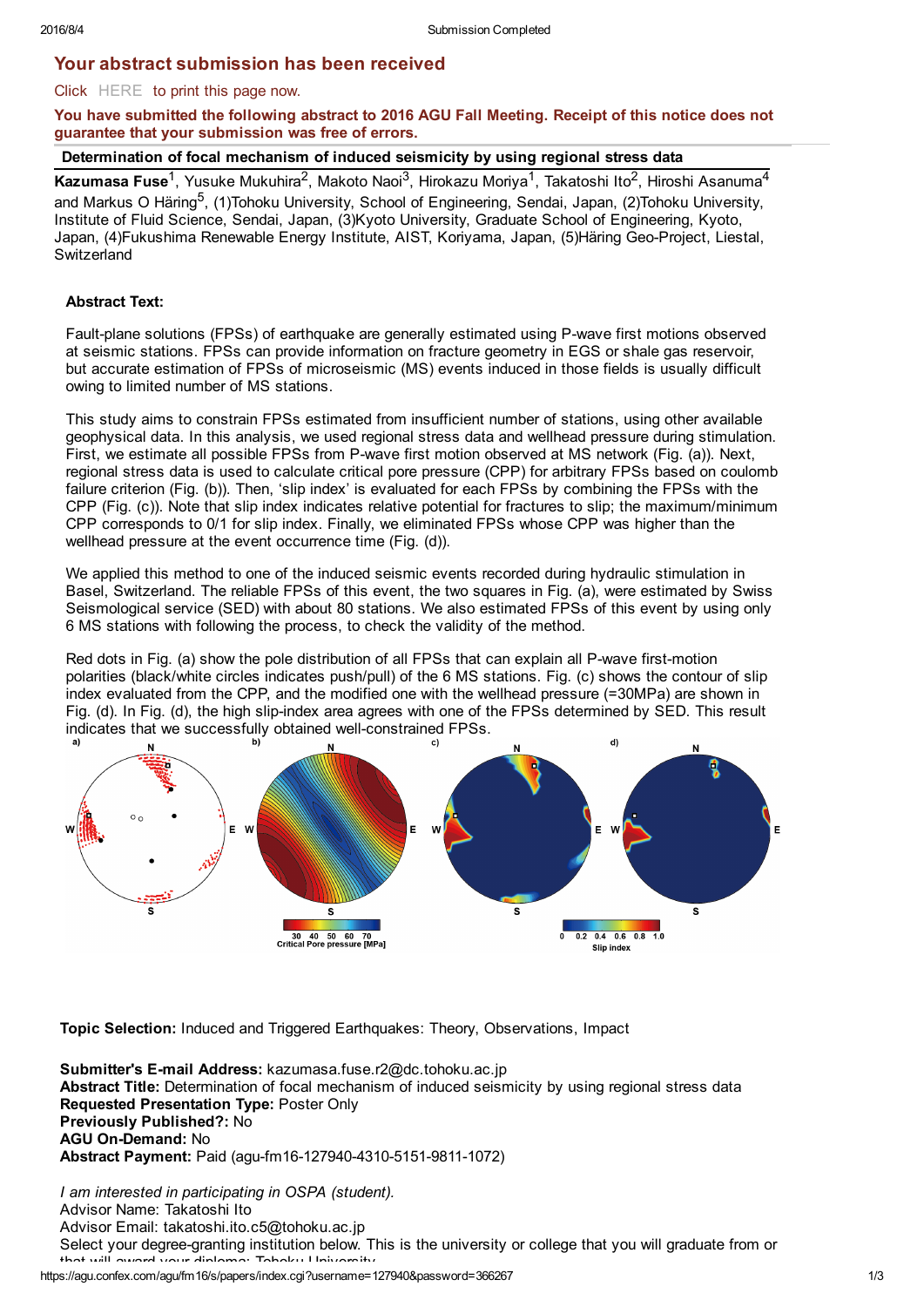# First Presenting Author

### *Presenting Author*

### Kazumasa Fuse

Primary Email: kazumasa.fuse.r2@dc.tohoku.ac.jp Phone: 818018692405

# Affiliation(s):

Tohoku University School of Engineering Sendai 982 (Japan)

### Second Author

Yusuke Mukuhira

Primary Email: mukuhira@geo.ifs.tohoku.ac.jp Phone: 81-22-217-5235

# Affiliation(s):

Tohoku University Institute of Fluid Science Sendai 982 (Japan)

#### Third Author

Makoto Naoi

Primary Email: makonaoi@gmail.com

# Affiliation(s):

Kyoto University Graduate School of Engineering Kyoto 606 (Japan)

#### Fourth Author

Hirokazu Moriya

Primary Email: hirokazu@m.tohoku.ac.jp Phone: 81222449597

# Affiliation(s):

Tohoku University School of Engineering Sendai 982 (Japan)

#### Fifth Author

https://agu.confex.com/agu/fm16/s/papers/index.cgi?username=127940&password=366267 2/3 Takatoshi Ito